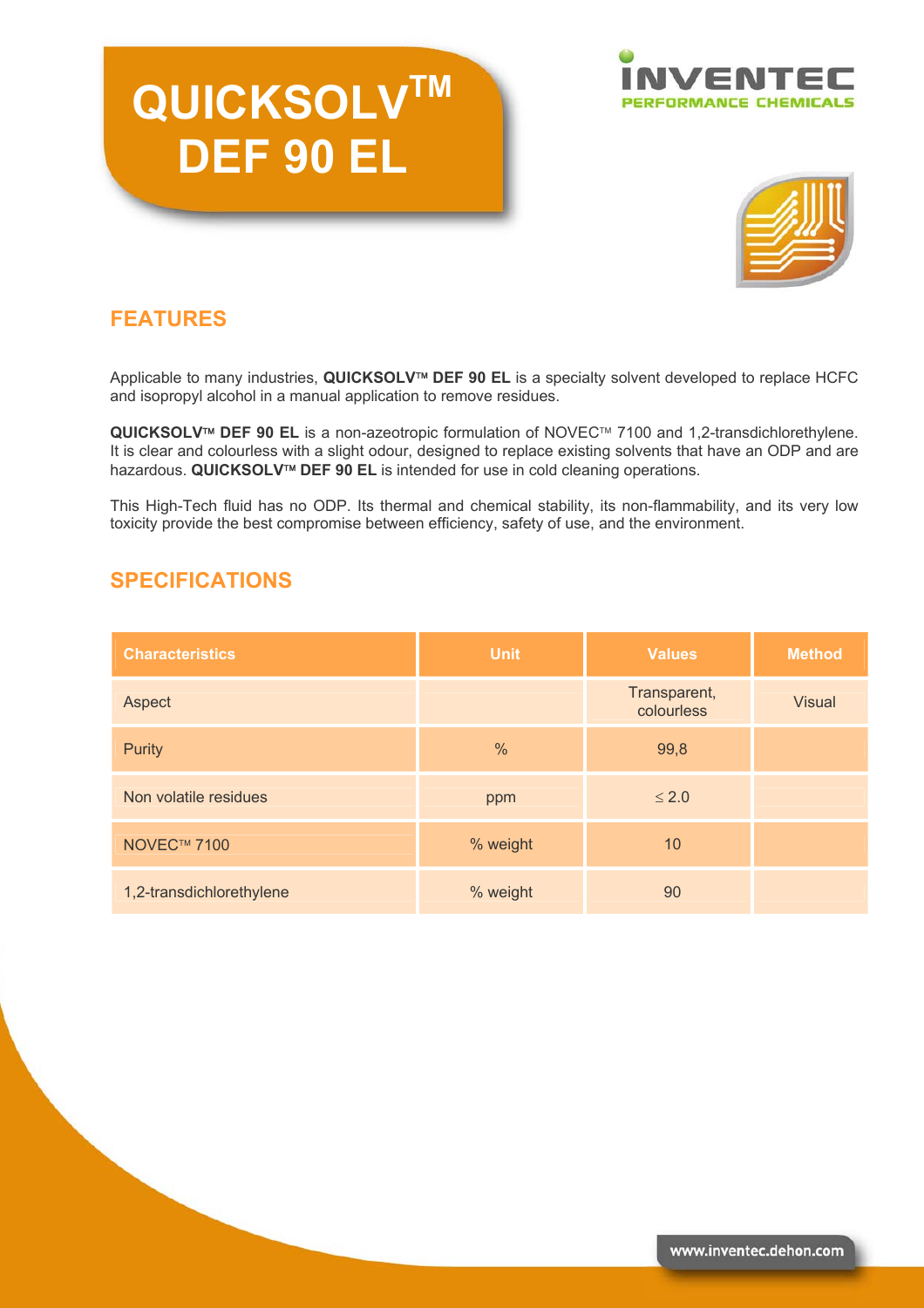## QUICKSOLVTM DEF 90 EL

#### **CHARACTERISTICS**

| <b>Properties</b>                 | <b>Unit</b>       | Quicksolv™<br>DEF 90 EL | <b>CFC-113</b> | HCFC-141b | <b>Trichlor-</b><br>ethylene | <b>Methylene</b><br><b>Chlorid</b> |
|-----------------------------------|-------------------|-------------------------|----------------|-----------|------------------------------|------------------------------------|
| <b>Boiling point</b>              | $^{\circ}$ C      | $\approx 43$            | 48             | 32        | 87                           | 39.8                               |
| Freezing point                    | $^{\circ}$ C      | $\approx$ - 130         | $-35$          | $-103$    | $-86$                        | $-96.7$                            |
| Flash point                       | $^{\circ}$ C      | none                    | none           | none      | none                         | none                               |
| <b>Density</b>                    | g/cm <sup>3</sup> | 1.27                    | 1.56           | 1.23      | 1.46                         | 1.32                               |
| Surface tension                   | mN/m              | 13.6                    | 17.3           | 19.3      | 22                           | 25.5                               |
| Solubility of solvent in<br>water | ppm               | not soluble             | 110            | 2700      | 1100                         | 19000                              |
| Kauri Butanol                     |                   | > 100                   | > 70           | > 80      | >120                         | > 100                              |
|                                   |                   |                         |                |           |                              |                                    |
| <b>Heat transfer</b>              |                   |                         |                |           |                              |                                    |
| Vapour pressure                   | kPa               | 65                      | 44.1           | 75.9      | 10                           | 73.6                               |
| Dynamic viscosity                 | mPa.s             | 0.4                     | 0.68           | 0.43      | 0.62                         | 0.425                              |
| Latent heat of<br>vaporization    | kJ/kg@bp          | 180                     | 146            | 223       | 265                          | 391                                |
| Specific heat                     | kJ/kg K           | 1.10                    | 0.92           | 1.26      | 0.93                         | 1.3                                |

#### **PACKAGING**

Packaging types of 30 l and drums of 217 l are available.

#### **STORAGE & SHELF LIFE**

This non-azeotropic blend, **QUICKSOLV**<sup>™</sup> DEF 90 EL, is not flammable when stored and used in normal conditions.. This fluid is highly resistant to thermal and chemical reactions. More information is detailed in the Material Safety Data Sheet which is available on request.

To ensure the best product performance it is recommended to store the products in closed containers. Shelf life : 18 months under these conditions.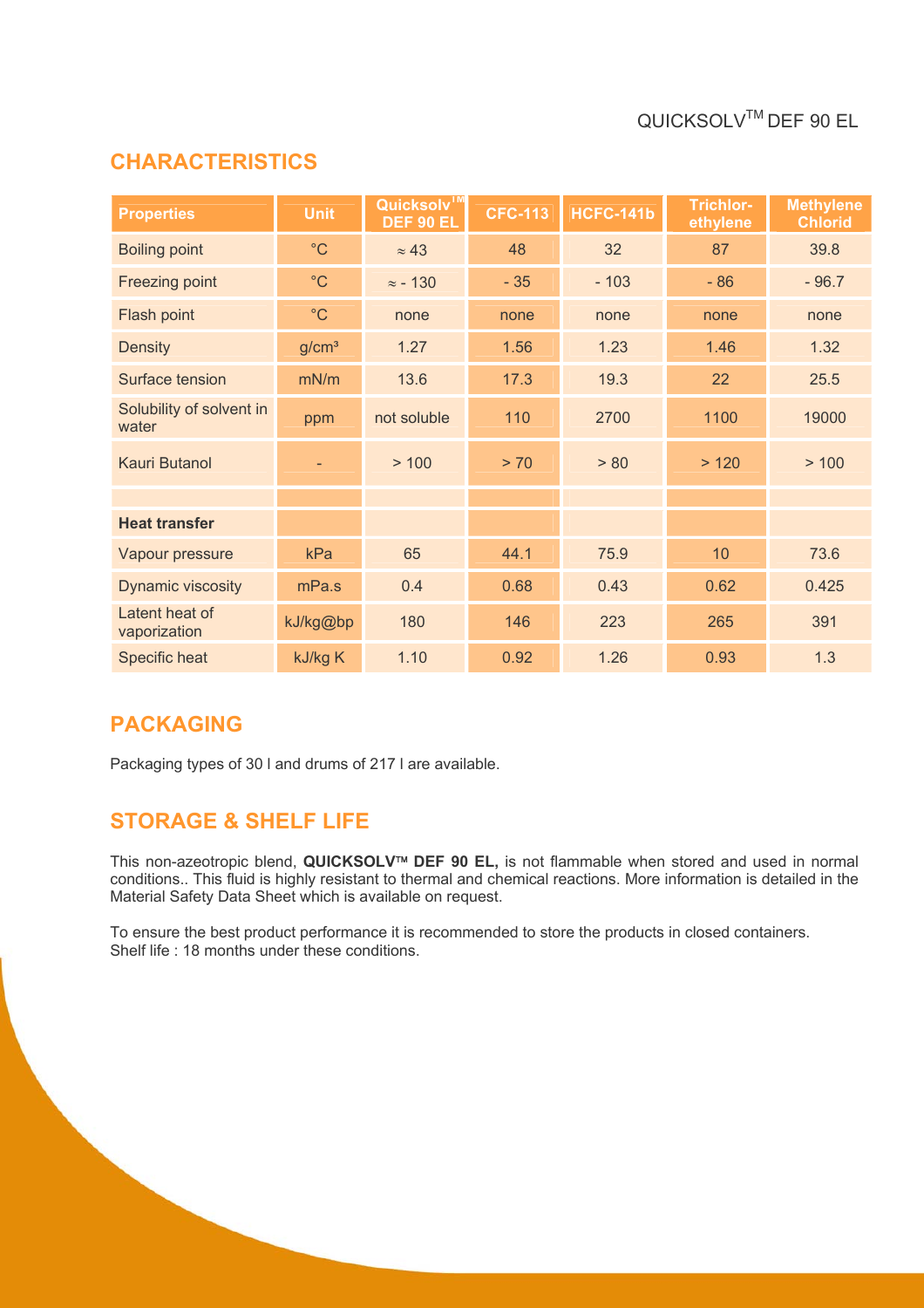#### **USE CONDITIONS**

#### **Material compatibility**

As with most solvents, QUICKSOLV<sup>™</sup> DEF 90 EL is absorbed by the plastics and the fluorinated elastomers in case of a prolonged exposure.

| <b>Metals</b>          | <b>Plastics</b> | <b>Elastomers</b>          |
|------------------------|-----------------|----------------------------|
| Aluminium              | <b>Nylon</b>    | Butyl rubber*              |
| Copper                 | Polyethylene    | Natural rubber*            |
| <b>Carbon steel</b>    | <b>PTFE</b>     | Buna-S*                    |
| <b>Stainless steel</b> | Polyester       | <b>EPDM</b>                |
| <b>Brass</b>           | Epoxy resin     | <b>Chlorosuphonated PE</b> |
| Molybdenum             |                 | Polysulphide               |
| Tantalum               |                 |                            |
| Tungsten               |                 |                            |
| Alloy Cu/Be C172       |                 |                            |
| Alloy Mg AZ32B         |                 |                            |

*\* swelling* 

Tested compatibility for an exposure of 1 hour at boiling temperature. \*Butyl rubber is preferable for a prolonged exposure > 1 month. Exceptions : swelling of PTFE and silicon rubber.

The compatibility tests of QUICKSOLV<sup>™</sup> DEF 90 EL show a good compatibility with a large range of metals, plastics and elastomers, similar to the performance of perfluoronated liquids. When used with other materials, it is recommended to test the compatibility along the process.